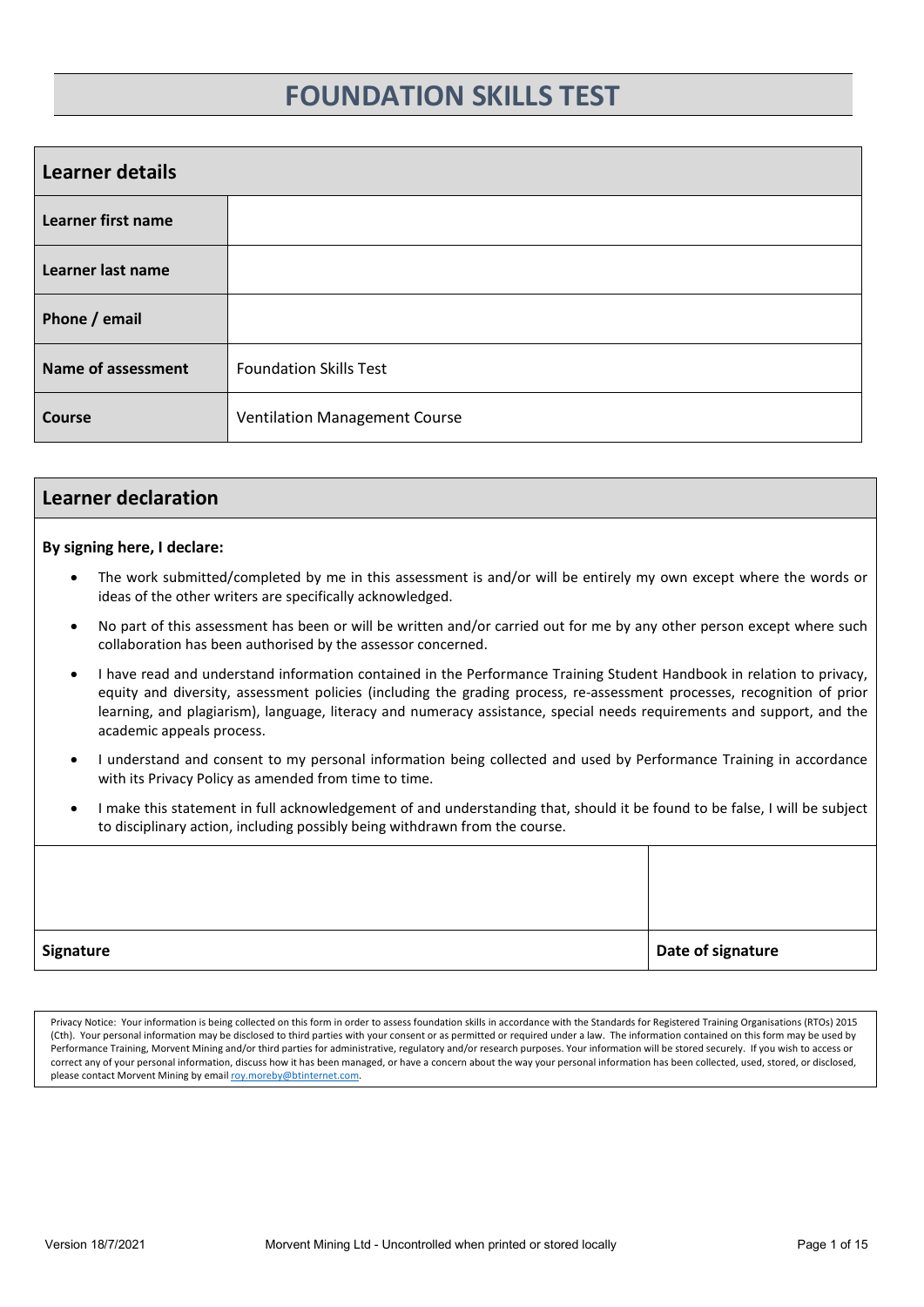## **Contents**

## <span id="page-1-0"></span>**General instructions to learner about this assessment**

- 1. Write your name on the first page.
- 2. Read all questions in this assessment prior to starting.
- 3. If you have a question about the assessment, please ask your assessor.
- 4. You must sign the Learner Declaration on page 1 prior to submitting this assessment. We cannot mark your work without a signed declaration.

## <span id="page-1-1"></span>**Purpose of this assessment**

The purpose of this assessment is to assess your foundation skills against the required skills set out in the table below, and to prepare a support plan if necessary.

| Area               | <b>Foundation skills</b>                                                                                                                               |
|--------------------|--------------------------------------------------------------------------------------------------------------------------------------------------------|
| Reading            | Identifies and interprets relevant information from workplace procedures,<br>documentation and legislation                                             |
| Oral communication | Listens actively                                                                                                                                       |
| Writing            | Prepares specific information that complies with a range of requirements, using sector-<br>specific vocabulary, grammatical structures and conventions |
| Numeracy           | Calculates resourcing requirements                                                                                                                     |
|                    | Performs mathematical calculations                                                                                                                     |
|                    | Applies mathematical and scientific laws and theorem                                                                                                   |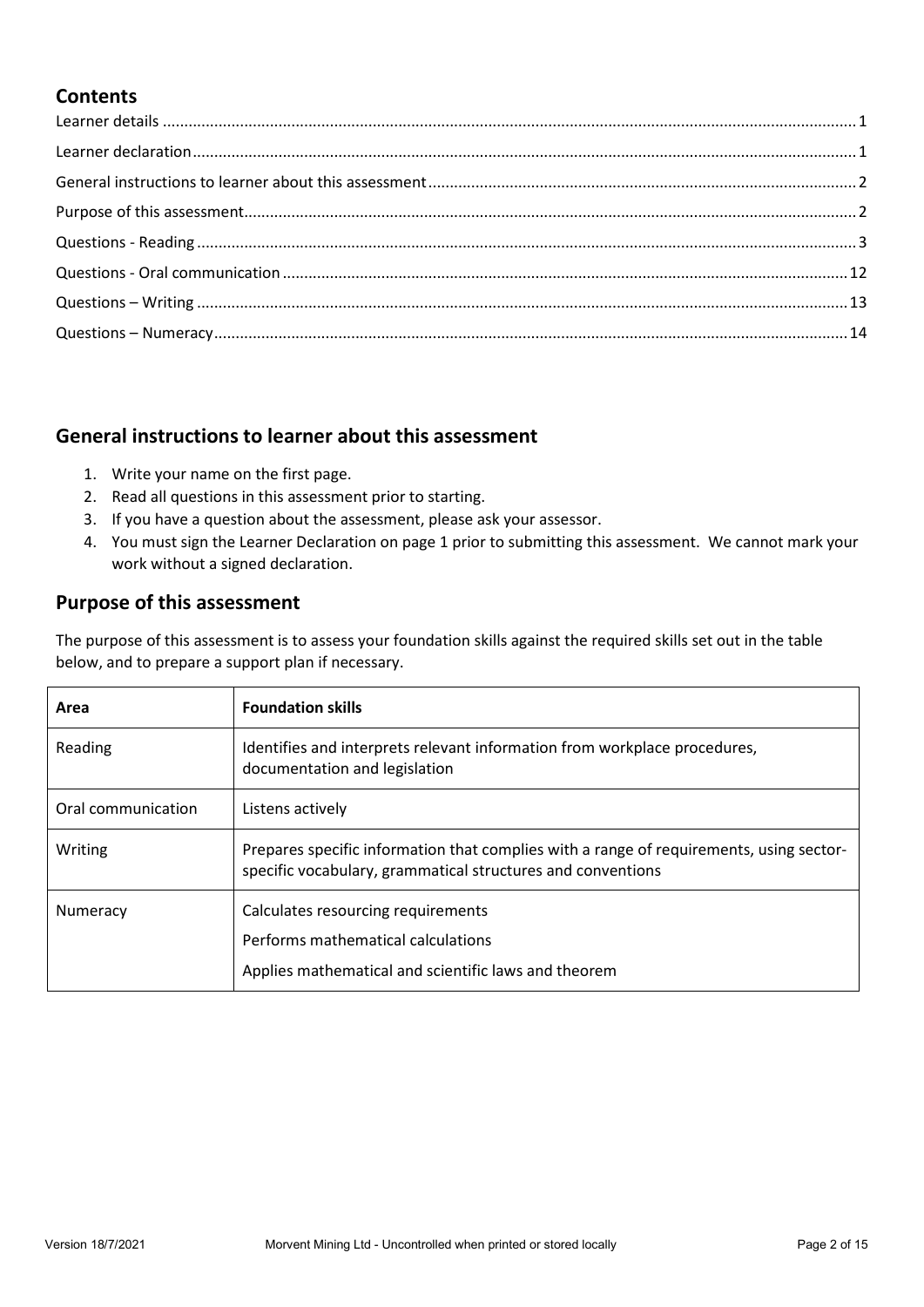### <span id="page-2-0"></span>**Read this extract from the legislation and answer the questions**

|                   |                                          |                                                                                                                                                                                                                                                                                               | Preliminary | Part 1  |
|-------------------|------------------------------------------|-----------------------------------------------------------------------------------------------------------------------------------------------------------------------------------------------------------------------------------------------------------------------------------------------|-------------|---------|
|                   |                                          |                                                                                                                                                                                                                                                                                               |             | s. 4    |
|                   |                                          |                                                                                                                                                                                                                                                                                               |             |         |
|                   | representative elected under section 56; | safety and health representative means a safety and health                                                                                                                                                                                                                                    |             |         |
|                   | or reward otherwise than -               | self-employed person means an individual who works for gain                                                                                                                                                                                                                                   |             |         |
| (a)               |                                          | under a contract of employment; or                                                                                                                                                                                                                                                            |             |         |
| (b)               | as an apprentice,                        |                                                                                                                                                                                                                                                                                               |             |         |
|                   |                                          | whether or not the individual is an employer;                                                                                                                                                                                                                                                 |             |         |
|                   |                                          | senior inspector means a person who is a district inspector and<br>has been appointed by the State mining engineer as the senior<br>inspector responsible for all, or a specified part, of the State;                                                                                         |             |         |
| shaft means —     |                                          |                                                                                                                                                                                                                                                                                               |             |         |
| (a)               |                                          | a vertical or inclined development opening into or within<br>a mine through which persons and materials are raised<br>and lowered using winding engines and through which<br>services including ventilation may be provided; and                                                              |             |         |
| (b)               | a mine used for ventilation.             | a vertical or inclined development opening into or within                                                                                                                                                                                                                                     |             |         |
|                   |                                          | but does not include a winze constructed from the surface or an<br>underground level which may be used temporarily for the<br>raising and lowering of persons or materials unless, in the<br>opinion of an inspector, the winze is used as a shaft;                                           |             |         |
|                   |                                          | special inspector means a special inspector of mines appointed<br>under section 17 in accordance with section 18;                                                                                                                                                                             |             |         |
|                   | engineer appointed under section 16;     | State coal mining engineer means the State coal mining                                                                                                                                                                                                                                        |             |         |
|                   | appointed under section 16;              | State mining engineer means the State mining engineer                                                                                                                                                                                                                                         |             |         |
|                   |                                          | supervisor in relation to underground mining operations or to a<br>quarry, means a person who has the immediate supervision of<br>employees and the direction of mining operations under the<br>control of an underground manager, underground<br>superintendent, quarry manager, or foreman; |             |         |
| As at 10 Nov 2020 |                                          | Version 06-d0-02                                                                                                                                                                                                                                                                              |             | page 11 |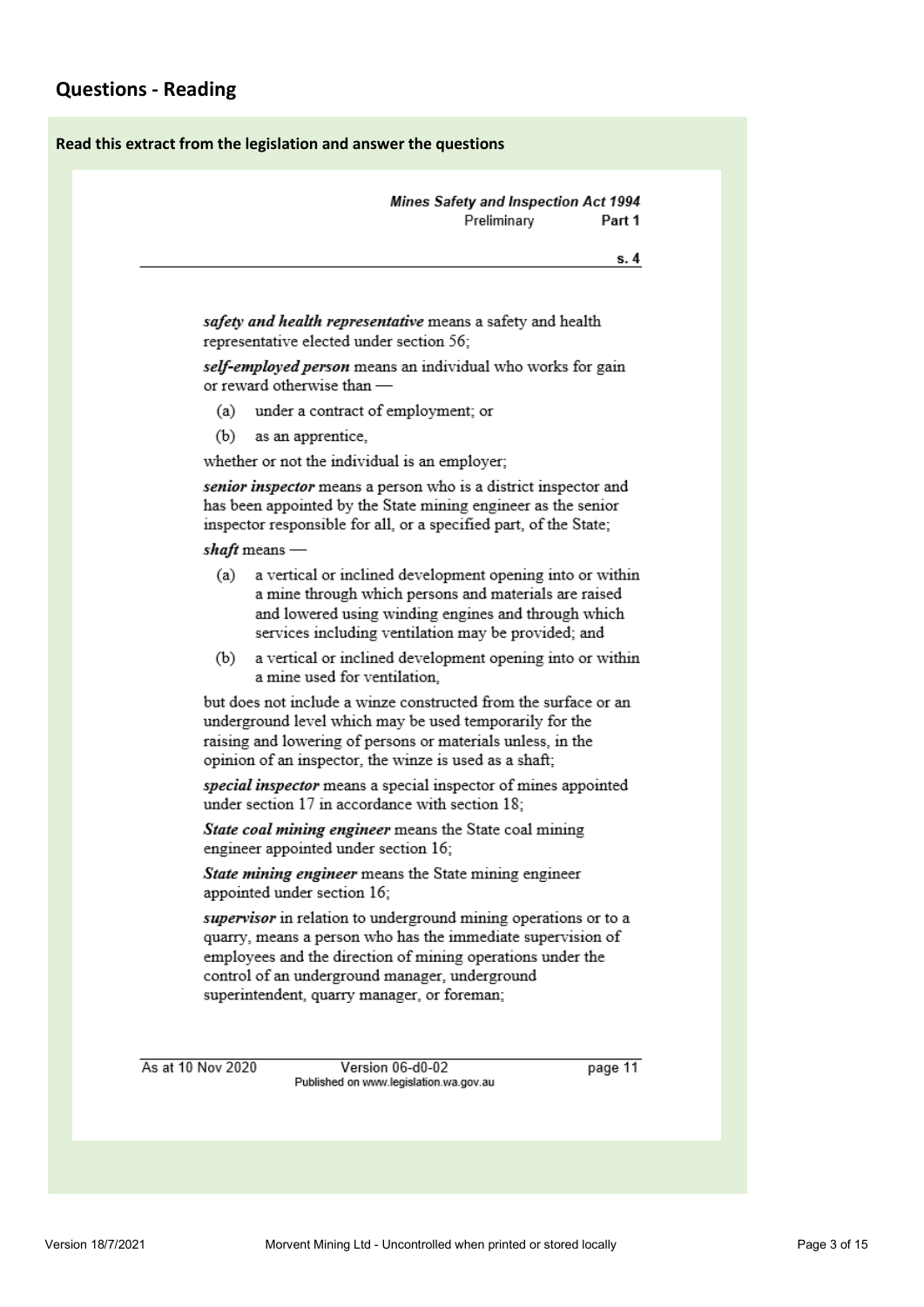#### Mines Safety and Inspection Act 1994 Part 1 Preliminary

#### $s.4$

supply, in relation to any plant or substance, includes supply and re-supply by way of -

- $(a)$ sale (including by auction), exchange, lease, hire, or hire-purchase, whether as principal or agent; and
- the disposal in a manner referred to in paragraph (a) of  $(b)$ assets of a business that include any plant or substance; and
- (c) the disposal of all of the shares in a company that owns any plant or substance;

trade union means -

- (a) an organisation registered under section 53 of the Industrial Relations Act 1979: or
- (b) an organisation registered under the Industrial Relations Act 1988<sup>1</sup> of the Commonwealth and having employees as some or all of its members, or a branch of such an organisation;

*Tribunal* has the meaning given by section  $51G(2)$  of the Occupational Safety and Health Act 1984;

tunnel or adit means a horizontal or moderately graded development opening into a mine through which persons and materials are transported and services, including ventilation, are maintained, or any combination of these functions or services is maintained:

*underground* in relation to mining operations, means any operations beneath the natural surface of the earth which are covered overhead by natural rock or earth, or by any earth, rock. fill, timber, or other material placed in the course of mining operations, and includes tunnels, drifts, shafts, and winzes that are used in mining operations and are more than 2 metres deep sunk from the surface;

underground manager means the person who has, under the general direction and control of the registered manager, the immediate direction and control of the underground operations of a mine:

page 12

Version 06-d0-02 Published on www.legislation.wa.gov.au As at 10 Nov 2020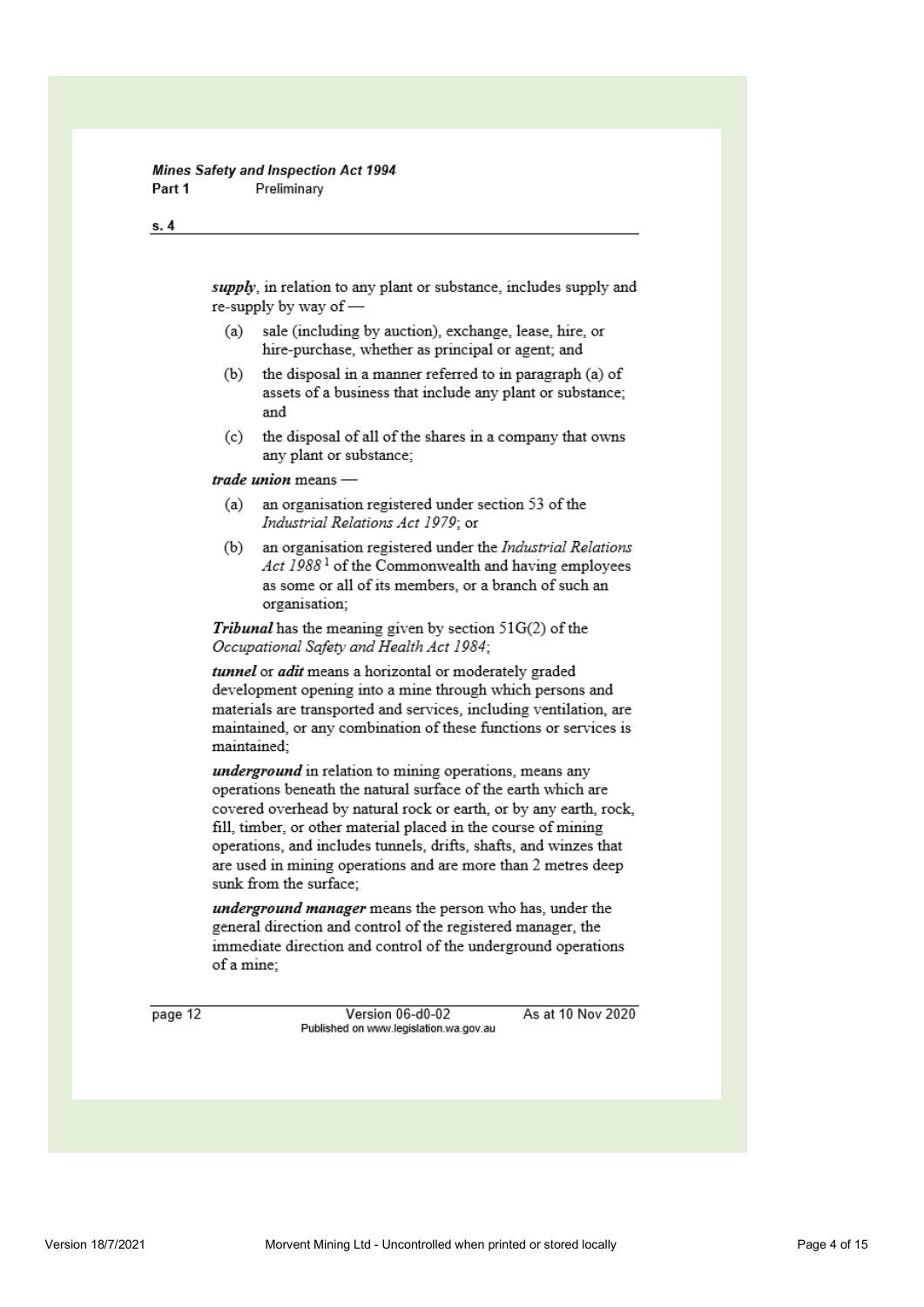**1. Under the legislation (above), if the opening through which ventilation services come into a mine is close to horizontal, is it considered a shaft or a tunnel?**

*Select one (1) answer only*

☐ Shaft

☐ Tunnel

- **2. Under the legislation (above), who is higher in authority?** *Select one (1) answer only*
	- ☐ Underground manager
	- ☐ Registered manager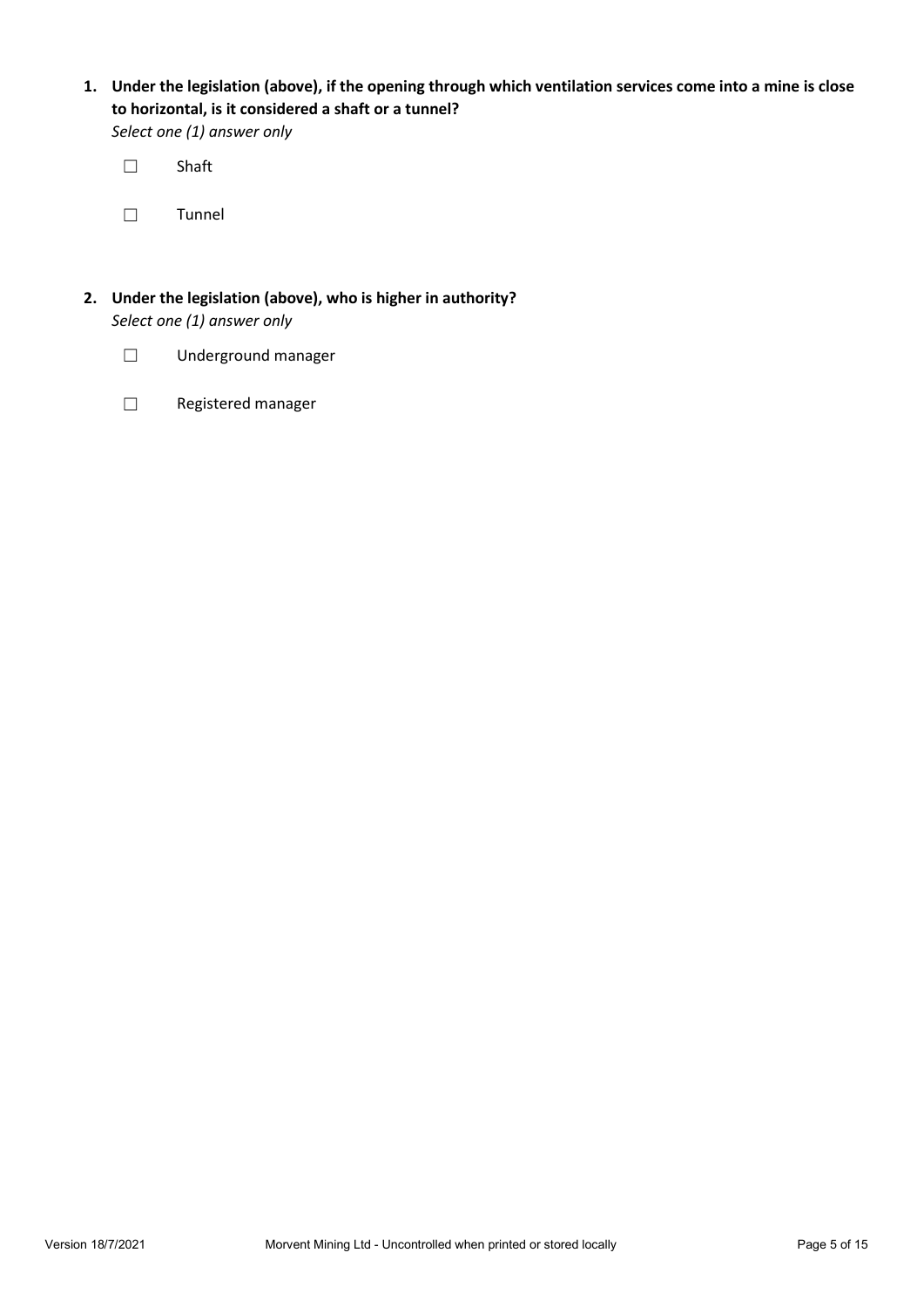### Mines Safety and Inspection Regulations 1995

Ventilation and control of dust and atmospheric contaminants Part 9

- r. 9.5
- (a) be trained in the sampling and assessment of atmospheric contaminants; and
- $(b)$ demonstrate to the satisfaction of the manager or principal employer that the person is competent to perform the duties of that position.

#### $9.5.$ Duties of ventilation officer - underground

A ventilation officer for an underground mining operation is responsible for -

- regularly inspecting and testing workplaces, travelways,  $(a)$ and locations where persons may travel in the mine to determine whether -
	- $(i)$ atmospheric contaminants in the mine are maintained at levels as low as can reasonably be achieved: and
	- $(ii)$ the mine ventilation system is providing adequate ventilation flows through those areas;

and

- $(b)$ at 3 monthly intervals and after any substantial change to the primary ventilation circuits and volume flows, determining and recording the quantity and quality of ventilating air in the mine using correct procedures and using instruments and equipment suited to that purpose; and
- (c) operating, calibrating and maintaining any metering or monitoring device used to determine the levels of emission of toxic or other atmospheric contaminants from any plant or equipment at the mine; and
- ensuring that all atmospheric contaminant sampling  $(d)$ requested by an inspector is carried out and is recorded and reported accurately, within the time required and in the manner provided in this Part; and
- reading and recording the wet and dry bulb temperatures  $(e)$ of all workplaces in the mine where it is suspected that

As at 01 Jul 2021

Version 06-i0-00 Published on www.legislation.wa.gov.au page 173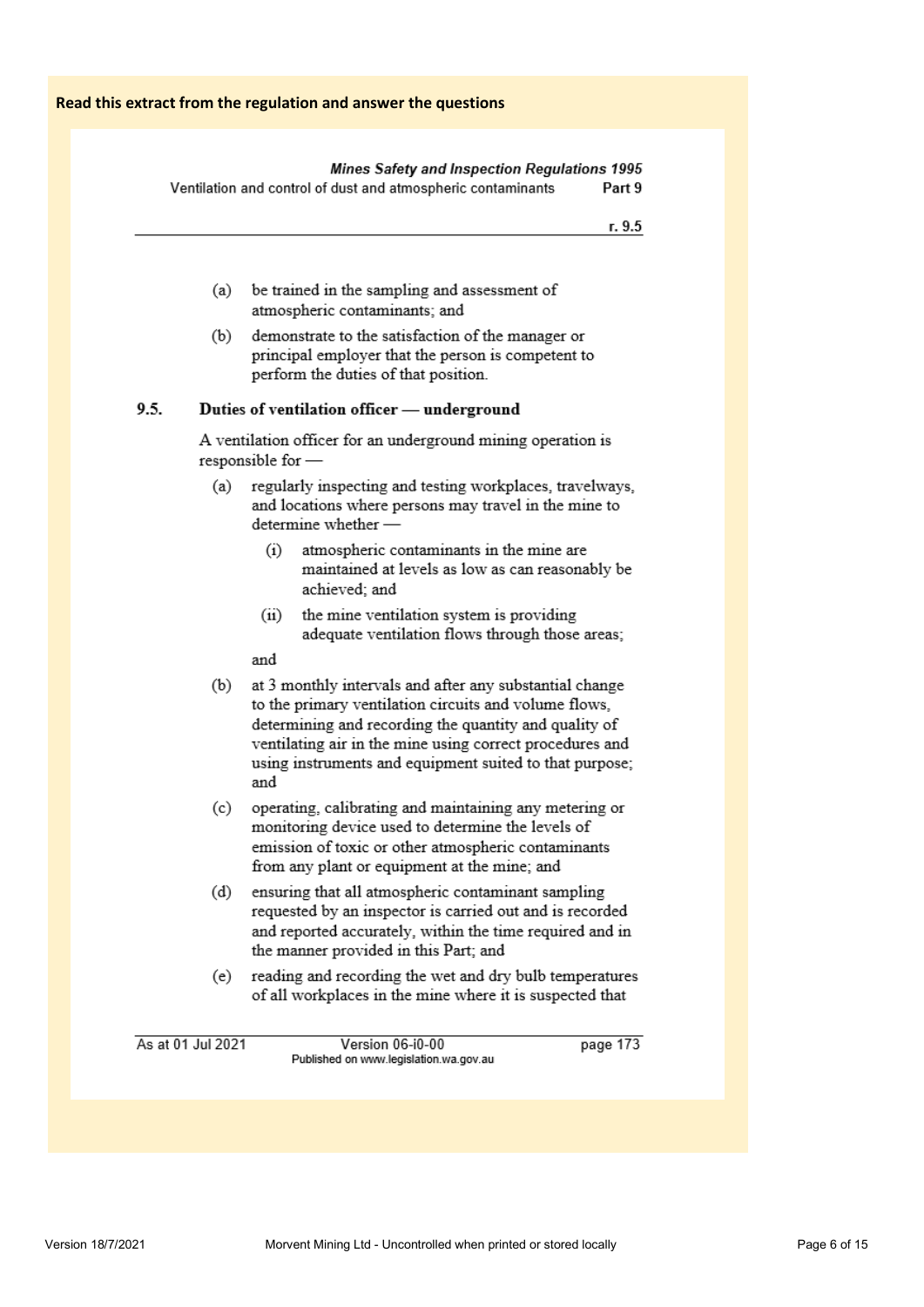### Mines Safety and Inspection Regulations 1995

Part 9 Ventilation and control of dust and atmospheric contaminants

### r. 9.5

temperatures or humid conditions may have potential for adverse effects on the safety and health of persons in those workplaces: and

- (f) correctly selecting and positioning auxiliary fans, regulators and other controls, if required to ensure that the required volumes of air are provided in workplaces at the mine to satisfy the requirements of this Part; and
- $(g)$  having the pressure and volume readings of primary fans used in ventilating the mine taken and recorded at intervals not exceeding 3 months; and

(h) having ventilation plans of the mine updated at intervals not exceeding 3 months, and ensuring that the current ventilation and survey information is immediately available on special plans maintained for the use of rescue teams in the event of an underground emergency; and

- reporting promptly to the manager or the manager's  $(i)$ representative -
	- $(i)$ any defect or deficiency of which the ventilation officer is aware in the ventilation at the mine; and
	- $(ii)$ any atmospheric contaminant level in a workplace at the mine that exceeds the exposure standard;
	- and
- $(i)$ entering in the ventilation log book all records required under this Part to be entered in that book, and ensuring that each complete entry is dated and signed; and
- providing technical advice and guidance to any  $(k)$ technician employed to assist the ventilation officer.

[Regulation 9.5 amended: Gazette 19 Jan 1996 p. 237.]

page 174

Version 06-i0-00 Published on www.legislation.wa.gov.au As at 01 Jul 2021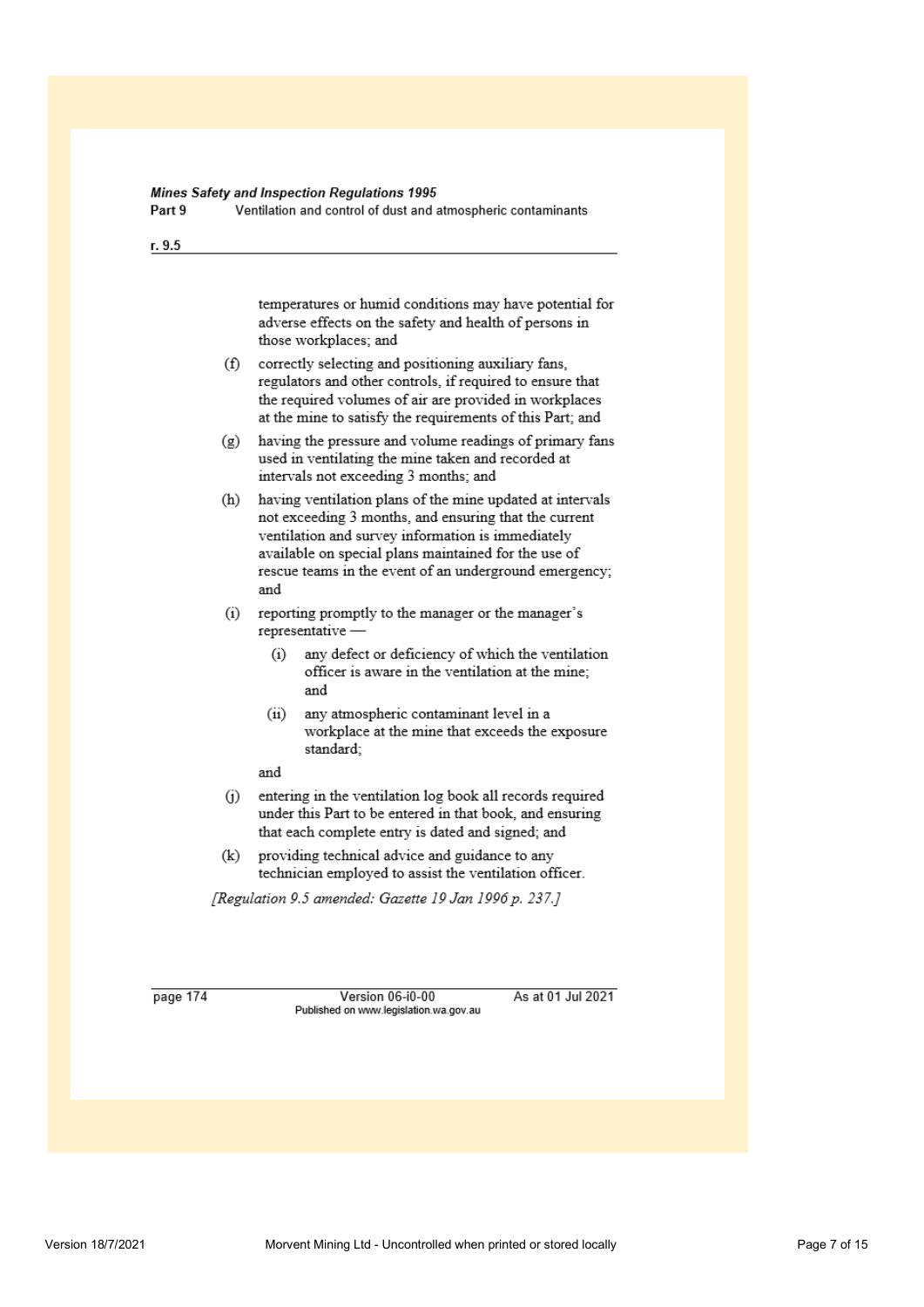r. 9.6

#### 9.6. Duties of ventilation officer - surface mining operations

A ventilation officer for a surface mining operation is responsible for -

regularly inspecting and testing workplaces, travelways,  $(a)$ and locations where persons may travel at the mine to determine whether atmospheric contaminants at the mine are maintained at levels as low as can reasonably be achieved: and

ensuring that any sampling of atmospheric contaminants  $(b)$ requested by an inspector is carried out and recorded and reported accurately, within the time required and in the manner provided in this Part; and

- examining, and reporting on, the means and  $(c)$ effectiveness of dust suppression or dust collection devices and systems at the mine; and
- operating, calibrating and maintaining any metering or  $(d)$ monitoring device used to determine the levels of emission of toxic or other atmospheric contaminants from any plant or equipment at the mine; and
- reporting promptly to the manager or the manager's (e) representative
	- any defect or deficiency of which the ventilation  $(i)$ officer is aware in the ventilation system at the mine; and
	- any atmospheric contaminant level in a  $(ii)$ workplace at the mine that exceeds the exposure standard;
	- and
- entering in the ventilation log book all records required  $(f)$ under this Part to be entered in that book, and ensuring that each complete entry is dated and signed.

As at 01 Jul 2021

Version 06-i0-00 Published on www.legislation.wa.gov.au page 175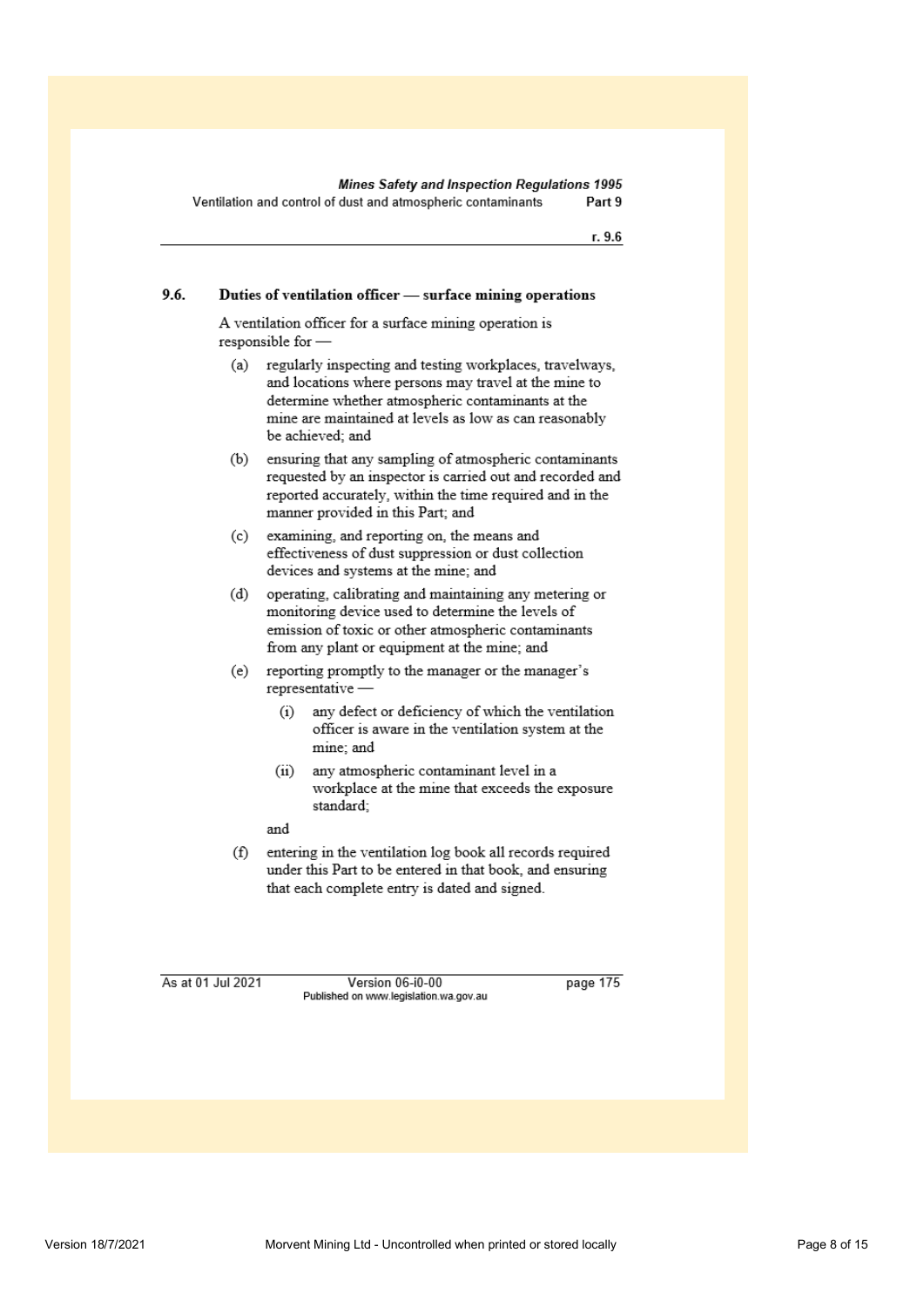- **3. Under the regulations (above), who is responsible for correctly positioning auxiliary fans and regulators?** *Select one (1) answer only*
	- ☐ A surface ventilation officer
	- □ An underground ventilation officer
	- ☐ Both surface and underground ventilation officers
- **4. Under the regulations (above), what does the ventilation officer have to read and record if it is suspected that temperatures or humid conditions may have an adverse effect on health and safety?** *Select one (1) answer only*
	- ☐ Wet bulb temperature
	- □ Dry bulb temperature
	- ☐ Wet or dry bulb temperature
	- ☐ Wet and dry bulb temperatures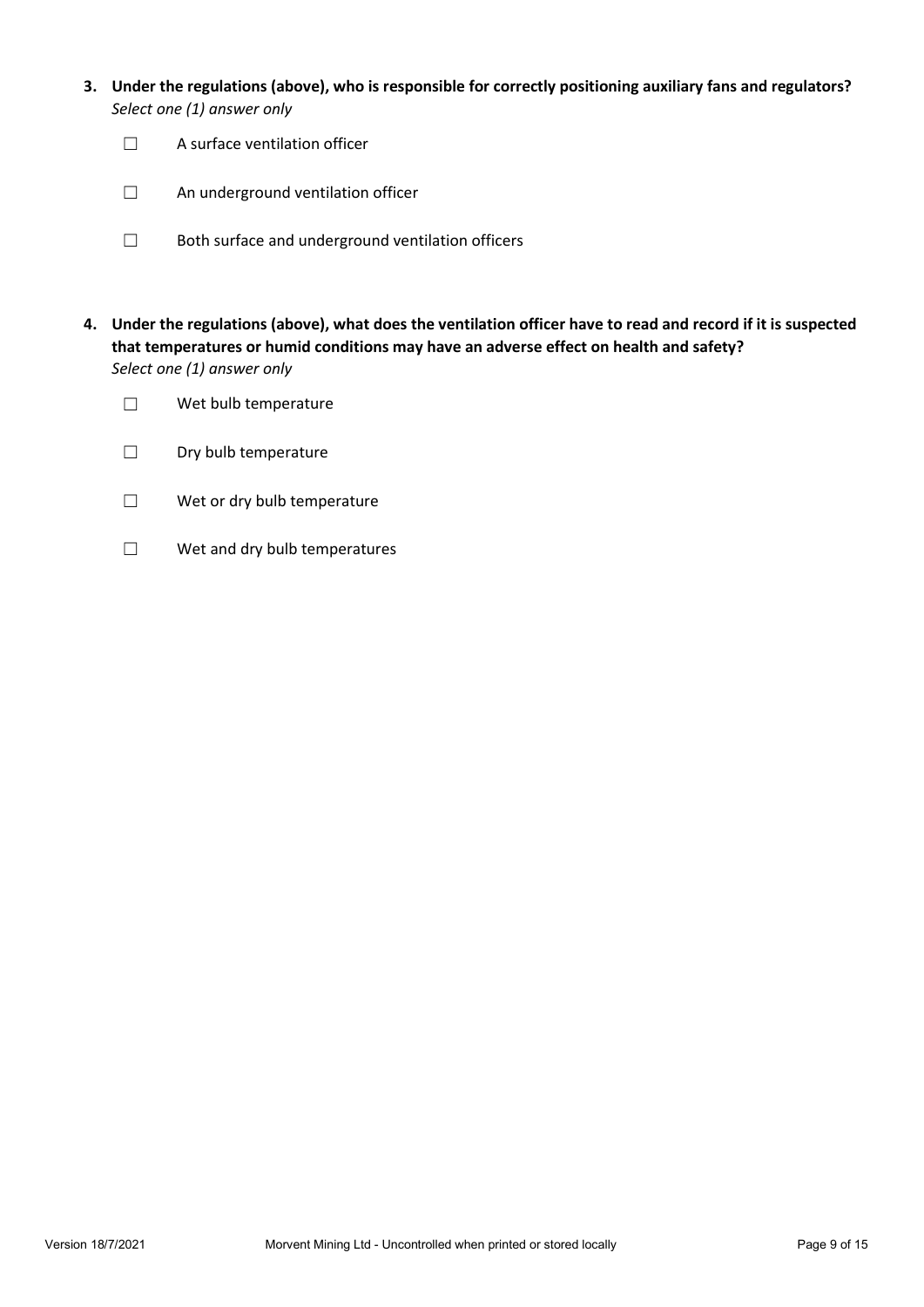### 8) Acclimatisation

Ensure personnel working at or visiting the underground or other associated mining areas are acclimatised to their working environment.

Acclimatisation refers to the body adjusting to changes in environment.

#### 9) Modifvina work

- a. No person will work in an area above 30°C Wet Bulb for longer than one (1) hour without a suitable break in a cool location.
- b. Any work done is to be on a work-rest regime. This is to be established between those in the ambient environment and the supervisor and is to take account of the level of work being done, e.g., light, moderate or heavy work.
- As a guideline a 50% work 50% rest regime would mostly be suitable, but this may vary due C. to the type of work being done.

The aim of this form of modified work is for all employees to be aware of the problems of working in hot conditions, to take responsibility for their own safety and be used to pacing themselves when working in hot conditions.

#### 10) Stop work

- a. If the measured Wet Bulb in an area is 32°C, then:
	- i. all persons performing work in that area are to be withdrawn immediately; and
	- ii. the only work that may be done in that area is work performed specifically to remedy the lack of ventilation, and that work must be done subject to these conditions:
		- 1. The work must be done under the direct supervision of the supervisor.
		- 2. Persons must only do such work in these areas for a maximum of six (6) hours and following a suitable work-rest cycle that is dependent on the person doing the work and the work being done.
		- 3. If the work is not finished within six (6) hours, then that worker is to cease working on the task and other crews are to be used.
		- 4. No other work may be done in the area until the wet bulb temperature falls back below the Stop Work Level.

#### 11) Criteria for Working Conditions

#### Standard Criteria where the Air velocity  $\geq$  0.75 m/s and t<sub>DB</sub> = t<sub>WB</sub> + 5°C

| l Conditions  | Wet Bulb<br>Temperature<br>(°C) | Equivalent<br>Cooling Power*<br>(W/m <sup>2</sup> ) | <b>DESCRIPTION</b>                                                                           |
|---------------|---------------------------------|-----------------------------------------------------|----------------------------------------------------------------------------------------------|
| Optimum       | 27                              | 200                                                 | Optimum working conditions for safety<br>and productivity.                                   |
| l Caution     | 28<30                           | 185                                                 | Conditions are moving away from<br>optimum.                                                  |
| Modified Work | 30<32                           | 140                                                 | Lower limit for sustaining light work<br>continuously.<br>Modified work conditions to apply. |
| Stop Work     | $\geq$ 32                       | 115                                                 | Work to Stop                                                                                 |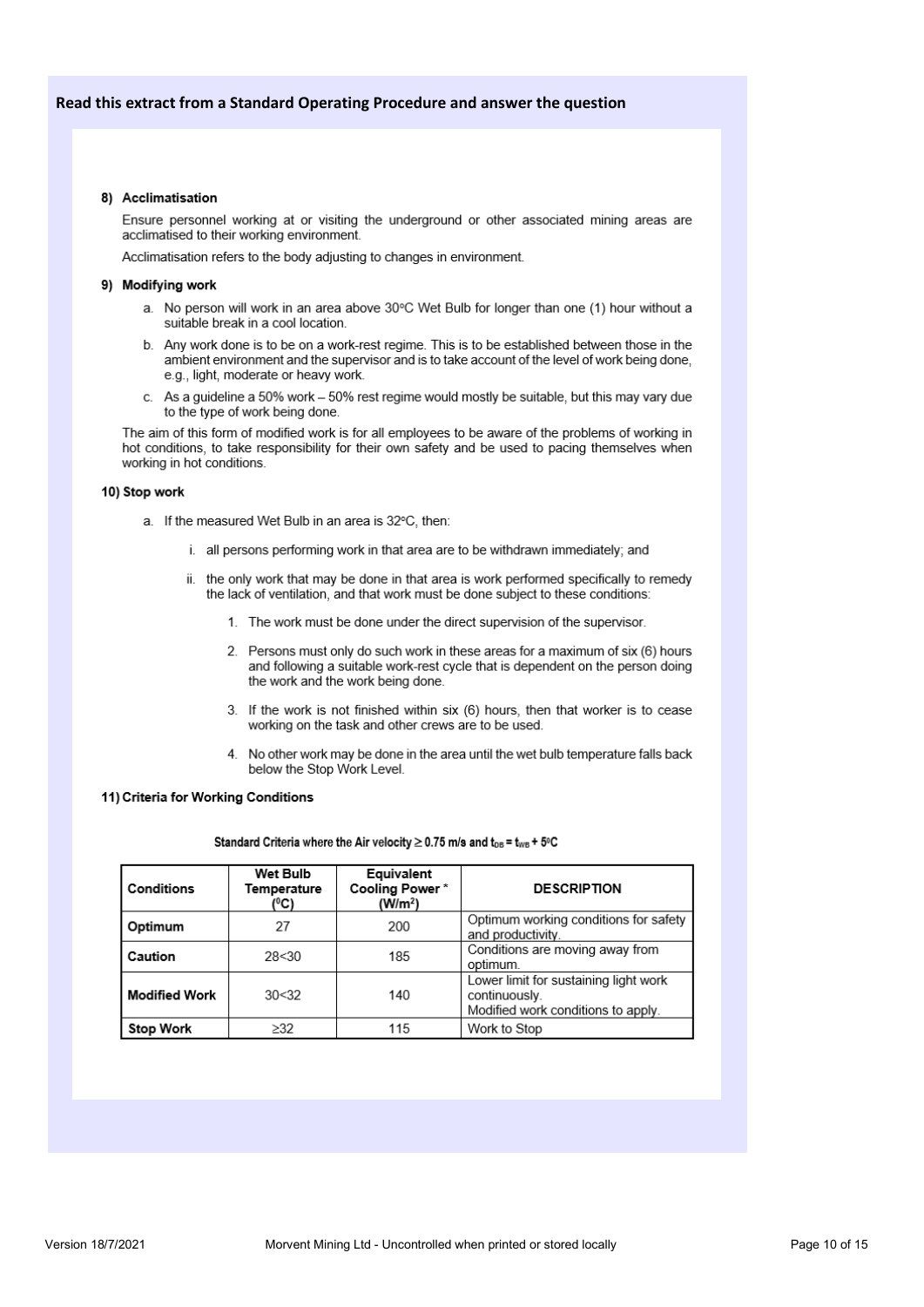**5. Under the standard operating procedure (above), how long may the ventilation officer spend conducting a quantity survey where Wet Bulb temperature is 33o C?**

*Select one (1) answer only*

- □ No longer than one (1) hour without a break in a suitable cool location
- $\Box$  No longer than six (6) hours, providing they are supervised and take regular breaks
- ☐ The ventilation officer cannot work in the area for this purpose until the temperature drops back below the Stop Work Level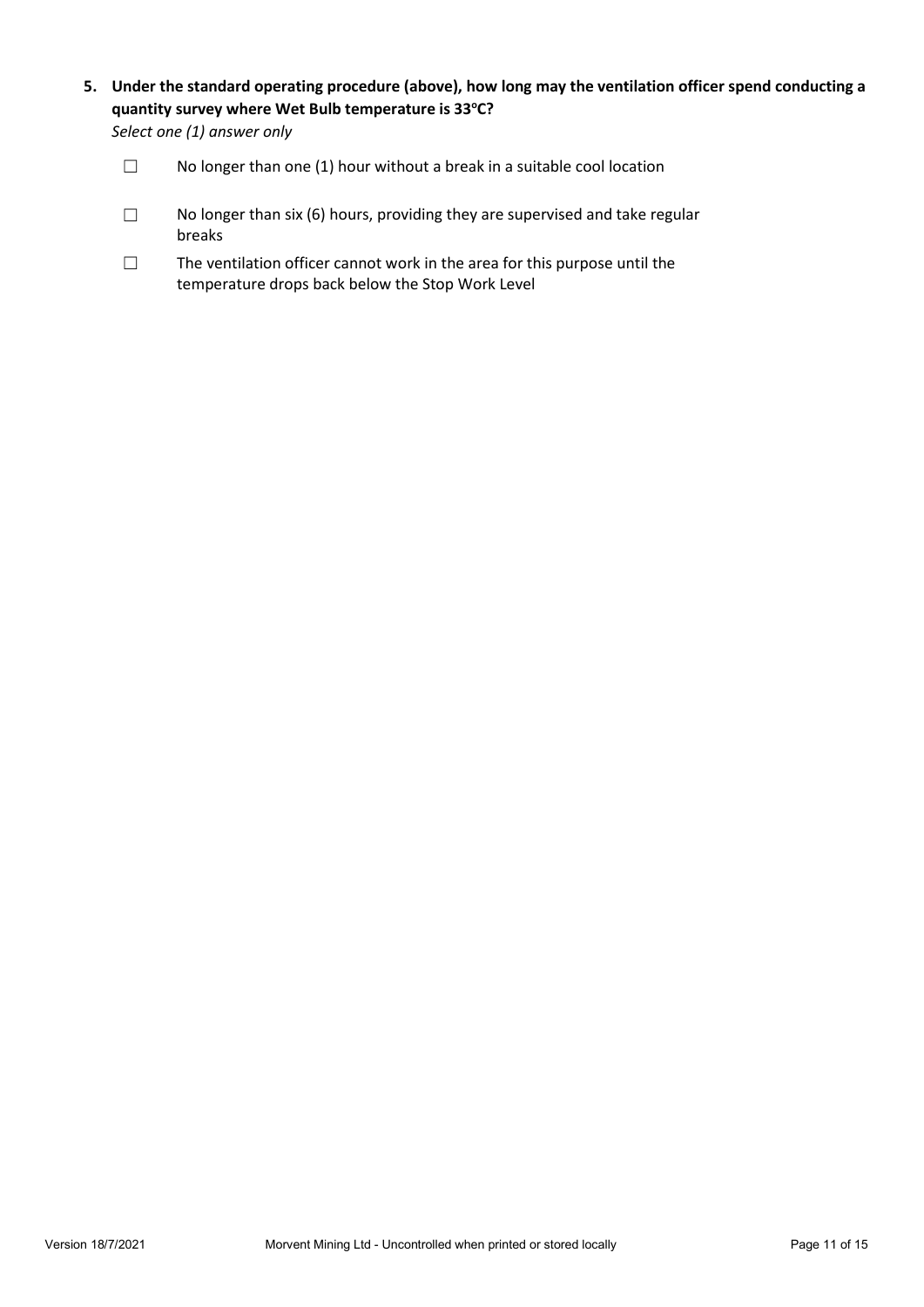### <span id="page-11-0"></span>**Questions - Oral communication**



**Listen to the news report about North Parkes' mining disaster and answer the questions below. Link: [https://youtu.be/Vqgx\\_ktRs5I](https://youtu.be/Vqgx_ktRs5I)**

- **6. According to the news report (above), at what type of mine did this incident occur?** *Select one (1) answer only*
	- ☐ Gold
	- ☐ Gold and copper
	- ☐ Copper
	- ☐ This was not reported
- **7. According to the news report (above), what appears to have caused the death of these miners?** *Select one (1) answer only*
	- ☐ Windblast cause unknown
	- ☐ Windblast caused by ore body collapsing
	- □ It is still under investigation
	- ☐ This was not reported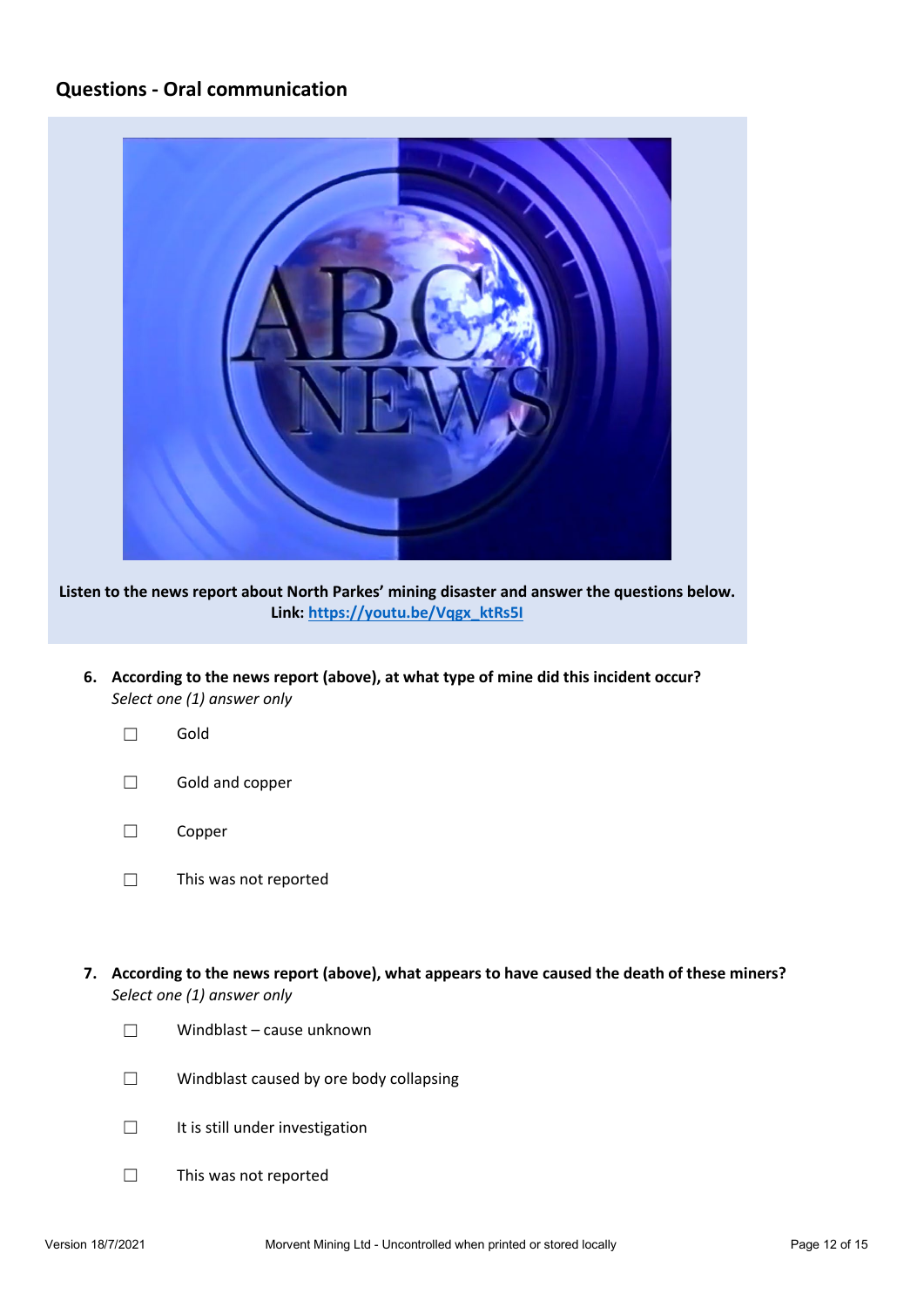## <span id="page-12-0"></span>**Questions – Writing**

### **8. Complete the extract of Incident report below**

*Write a description of the incident, using information from the news report about the North Parkes disaster. Use appropriate language, and mining-specific terminology.*

| <b>Details of incident</b> |                  |
|----------------------------|------------------|
| Date of incident           | 24 November 1999 |
| Description of incident    |                  |
|                            |                  |
|                            |                  |
|                            |                  |
|                            |                  |
|                            |                  |
|                            |                  |
|                            |                  |
|                            |                  |
|                            |                  |
|                            |                  |
|                            |                  |
|                            |                  |
|                            |                  |
|                            |                  |
|                            |                  |
|                            |                  |
|                            |                  |
|                            |                  |
|                            |                  |
|                            |                  |
|                            |                  |
|                            |                  |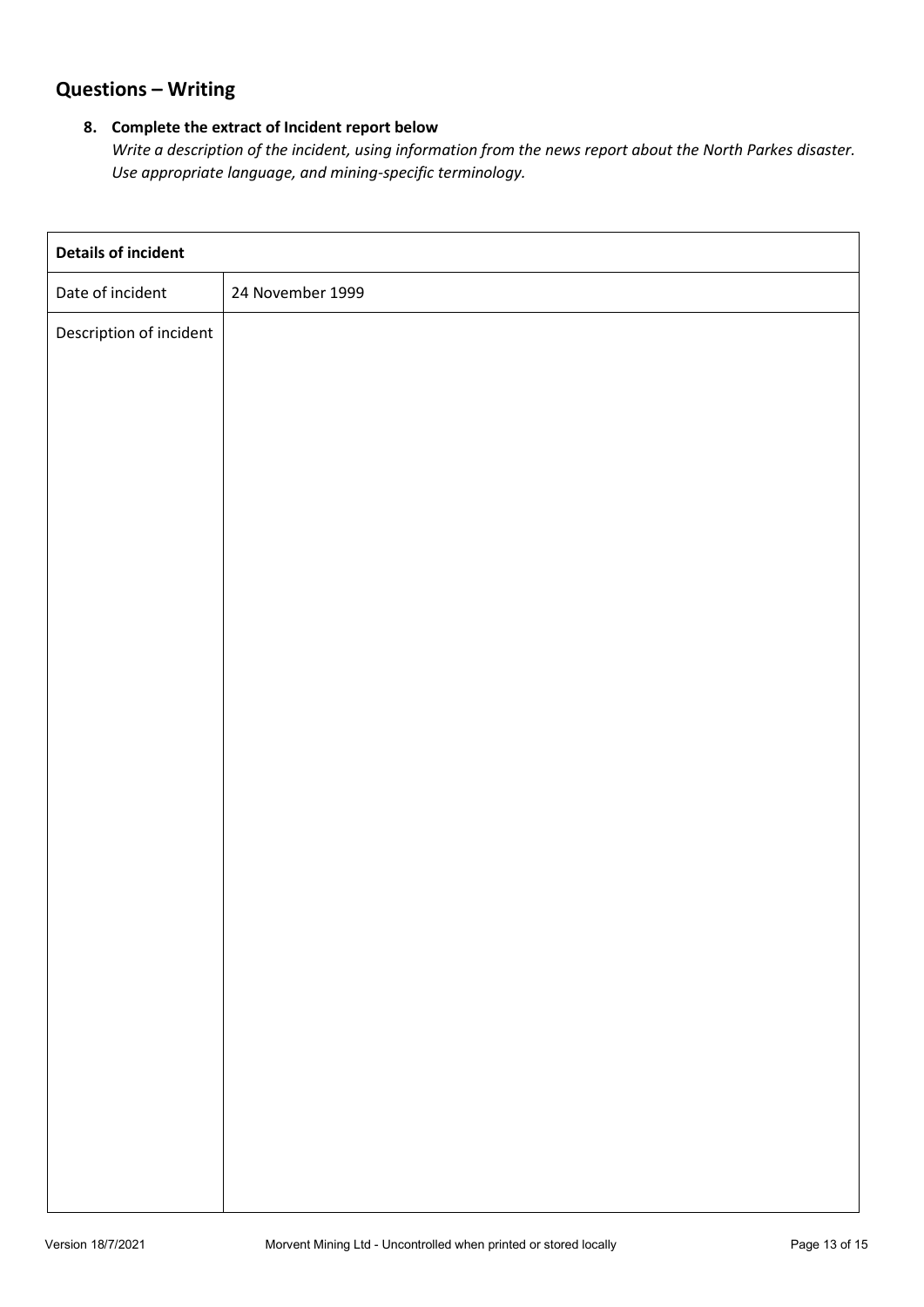### <span id="page-13-0"></span>**Questions – Numeracy**

9. A mine employs five (5) loaders each requiring a ventilation rate of 15m<sup>3</sup>/s, and eight (8) haul trucks each requiring a ventilation rate of 30m<sup>3</sup>/s.

### What is the total ventilation rate (m<sup>3</sup>/s) required for this diesel fleet?

*Calculate the total ventilation rate for the 5 loaders and 8 trucks. Show how you calculated your answer*

10. In the above mine, these ventilation rates are applied to the units for dilution of exhaust emissions at a rate of 0.05m<sup>3</sup>/s per kW rated power.

### **What is the rated power of a single truck?**

*Calculate the rated power (kW) of a single truck. Show how you calculated your answer*